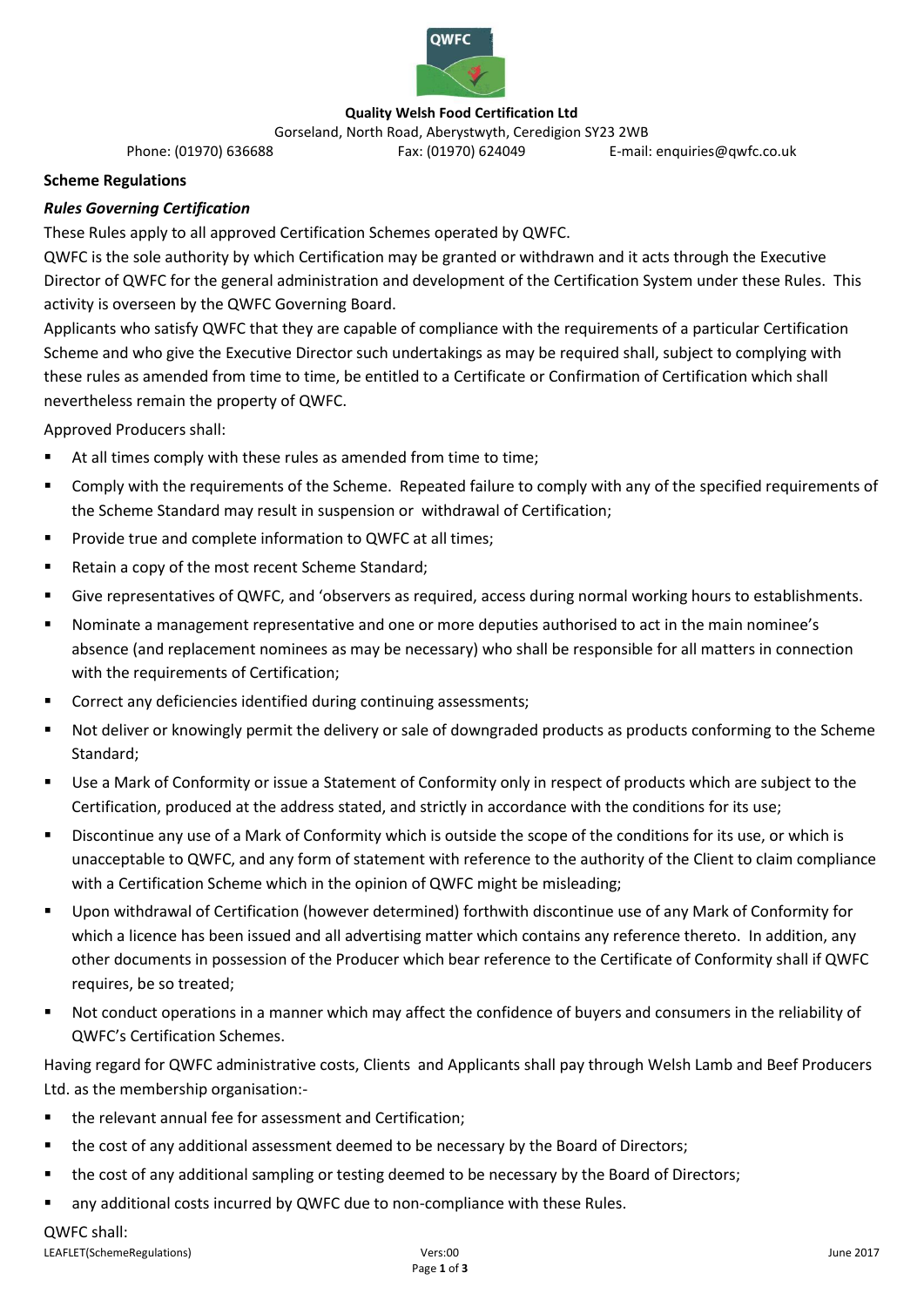

#### **Quality Welsh Food Certification Ltd**

Gorseland, North Road, Aberystwyth, Ceredigion SY23 2WB<br>E-mail Fax: (01970) 624049 cmail Fax: (01970) 624049 E-mail: enquiries@qwfc.co.uk

- Undertake continuing assessments periodically at the establishments of Clients for the purpose of verifying that the obligations defined by the Certification are being observed;
- Notify Clients of any changes to the Standard for the Scheme and give them such time as, in the opinion of the Board, is reasonable in which to adjust their processes and relevant procedures to meet the revised requirements;
- Not disclose any information concerning a Client obtained during the course of its assessment and certification activities, other than that which is in the public domain, unless otherwise required to do so by the law, or requested/permitted to do so by the Client.
- Notify clients of any complaints it received relating to products or activities to which the Certification applies.

QWFC may, from time to time, contract an external assessment body to carry out assessments. Any such body will be accredited to ISO17065. All decisions on certification will remain with QWFC.

QWFC may, require that an assessment be 'observed' by person or persons in addition to the appointed assessor. The 'observer' will have no input or influence on the assessment or certification decision & will be required to treat all information in the strictest confidence.

By agreeing to the rules of the scheme, clients are implying consent to being assessed by an external assessment body or QWFC assessor & to the participation of observers as required.

If a client is temporarily unable to comply with the requirements of these Rules, as amended from time to time, the Board may require the client to discontinue any claim of compliance with the Scheme and use of any associated Mark of Conformity, with immediate effect until it is satisfied that compliance is again achieved, subject to the provisions of the Appeals Procedures.

If a client fails to comply with these Rules, as amended from time to time, QWFC, subject to the provisions of the Appeals Procedures, can, as appropriate:

- withdraw the Certification or reduce its scope; or
- refuse to grant a Certification or extend its scope.

Such decisions, and the grounds for them, shall be communicated to the Client or Applicant in writing.

QWFC may, at its sole discretion, subject to the provisions of the Appeals Procedures, withdraw or refuse to grant a Certification if a Client or Applicant's business is likely to be disbanded and be unable to pay its debts.

These rules may from time to time be altered by QWFC. No alterations shall affect the right of Clients to claim compliance with a particular Certification Scheme, use an associated Mark of Conformity or issue a Statement of Conformity unless they have been given notice in writing of such alterations by the Executive Director who will give the date by which the altered Rules come into force. This shall not normally be less than three months from the date of notification of the alteration.

A register of Clients and Products shall be kept by QWFC and it shall be open to assessment at the registered office of QWFC. A list of Clients and Products may be published from time to time.

Any notice under these Rules shall be in writing and be signed by or on behalf of the party giving it and it may be served by leaving it, or sending it by pre-paid post, at or to the recipient's address for the time being (registered office where applicable). Any notice served by post shall, unless the contrary is proved, be deemed to have been served forty-eight hours from the time of posting; and in proving such service it shall be sufficient to prove that the notice was properly addressed and was posted in accordance with this clause.

## *Appeals Procedure*

A copy of the QWFC Appeals Procedure is available online [www.qwfc.co.uk](http://www.qwfc.co.uk/) or can be requested from the QWFC office, contact details above.